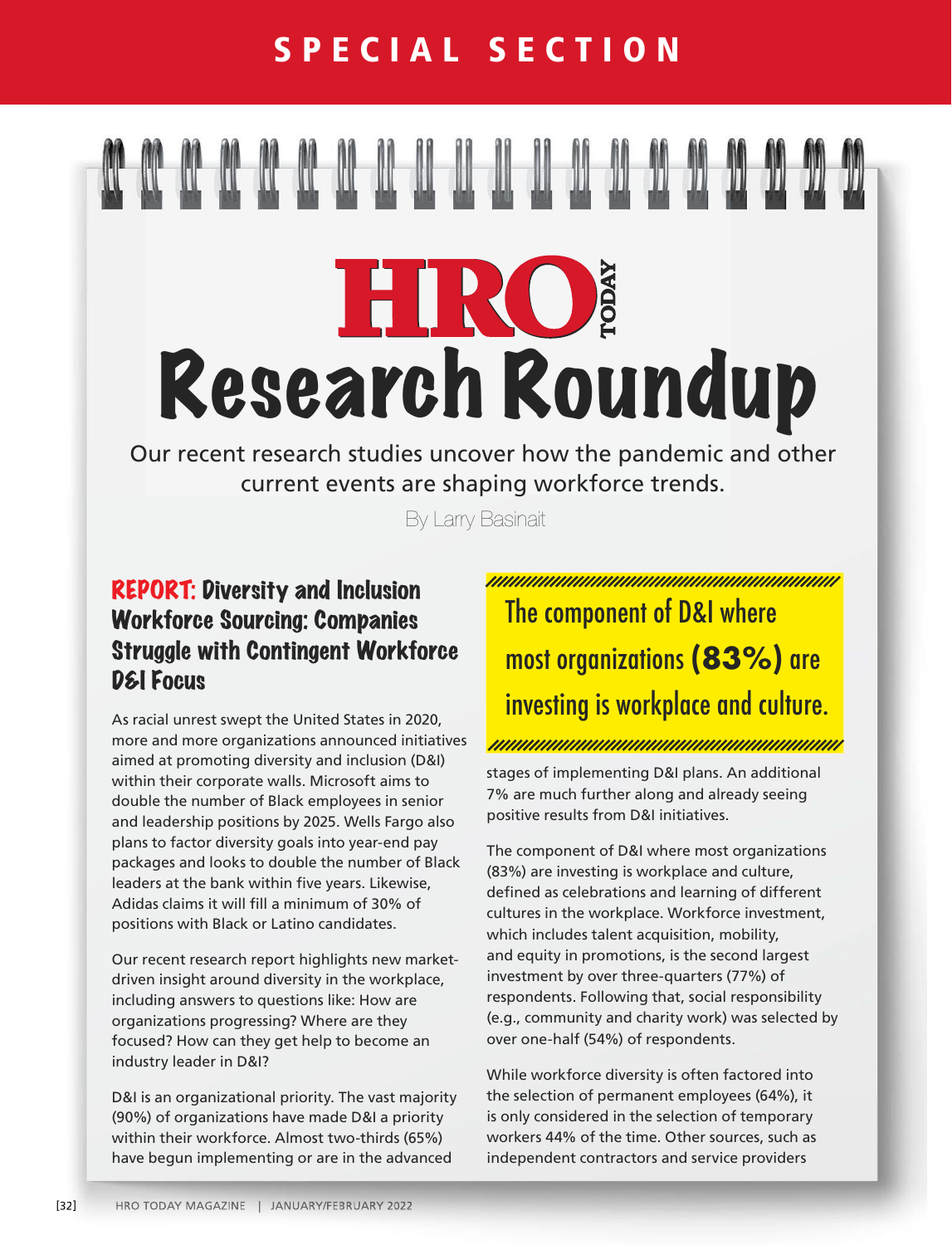

performing services under a Statement of Work, include workforce diversity as a selection factor much less often.

Specific diversity goals are common for full-time employees (71%), but very few have goals (16%) for their contingent workforce. All organizations surveyed have transitioned contingent labor to permanent status. More specifically, nearly one-quarter (22%) have transitioned between 25% and 49% of their contingent labor to permanent status, while another 11% transitioned between 10% and 24%. These findings show that contingent labor is a key feeder of talent. Diversity should be considered to help drive employee representation and business performance.

Yet organizations struggle with establishing benchmarks. Only 38% of respondents felt their organization understands how it compares in workforce diversity against peers and competitors, while just 18% said they feel like their organization is leading the industry in workforce diversity.

#### This report was sponsored by Workforce Loqic.

[Read more: https://www.hrotoday.com/market](https://www.hrotoday.com/market-intelligence/research/diversity-inclusion-workforce-sourcing-8-key-takeaways-for-improving-di/
)[intelligence/research/diversity-inclusion-workforce](https://www.hrotoday.com/market-intelligence/research/diversity-inclusion-workforce-sourcing-8-key-takeaways-for-improving-di/
)[sourcing-8-key-takeaways-for-improving-di/](https://www.hrotoday.com/market-intelligence/research/diversity-inclusion-workforce-sourcing-8-key-takeaways-for-improving-di/
)

## REPORT: HR's Pandemic Response Defines Employer Brand

More and more organizations are considering the impact of candidate experience and employer brand practices as it relates to the success of their talent acquisition strategies. Some common elements of candidate experience include consistent communication from preapplication to onboarding, setting expectations, and asking for feedback and providing feedback often.

According to a recent *HRO Today* research study, a company's own assessment of their candidate experience often acknowledges challenges, but overall satisfaction rates have improved since 2020. Nearly three-quarters (71%) felt they had a good or excellent

candidate experience, up from 65% in 2020. This perception may be a result of the pandemic pushing companies to refocus their employer branding efforts. In 2021, 41% of respondents planned to use employee recognition programs to improve their employer brand.

The preponderance of remote work changed the work landscape, and the need to address some of the challenges posed by remote work, such as isolation, less connection with the employer, and a lack of acknowledgment, became paramount. To improve employer brand, 37% of respondents increased social media usage, the second highest percentage of those surveyed. But in the last two years, the uptake in social media usage has limited its overall effectiveness in getting a company's employer brand message to its target audience.

The top three candidate experience challenges employers faced were providing a timely interview process, not having a formal way of capturing candidate feedback, and improving onboarding practices.

The timeliness of the interview process is crucial in providing a good candidate experience and is an ongoing challenge for recruiters. In 2020, a red-hot job market halted nearly overnight, and the lull was followed by many companies being unable to

## **41 | 1980 | 1980 | 1980 | 1980 | 1980 | 1980 | 1980 | 1980 | 1980 | 1980 | 1980 | 1980 | 1980 | 1980 | 1980 |**<br>1980 | 1980 | 1980 | 1980 | 1980 | 1980 | 1980 | 1980 | 1980 | 1980 | 1980 | 1980 | 1980 | 1980 | 1980 | 1980

of respondents planned to use employee recognition programs to improve their employer brand.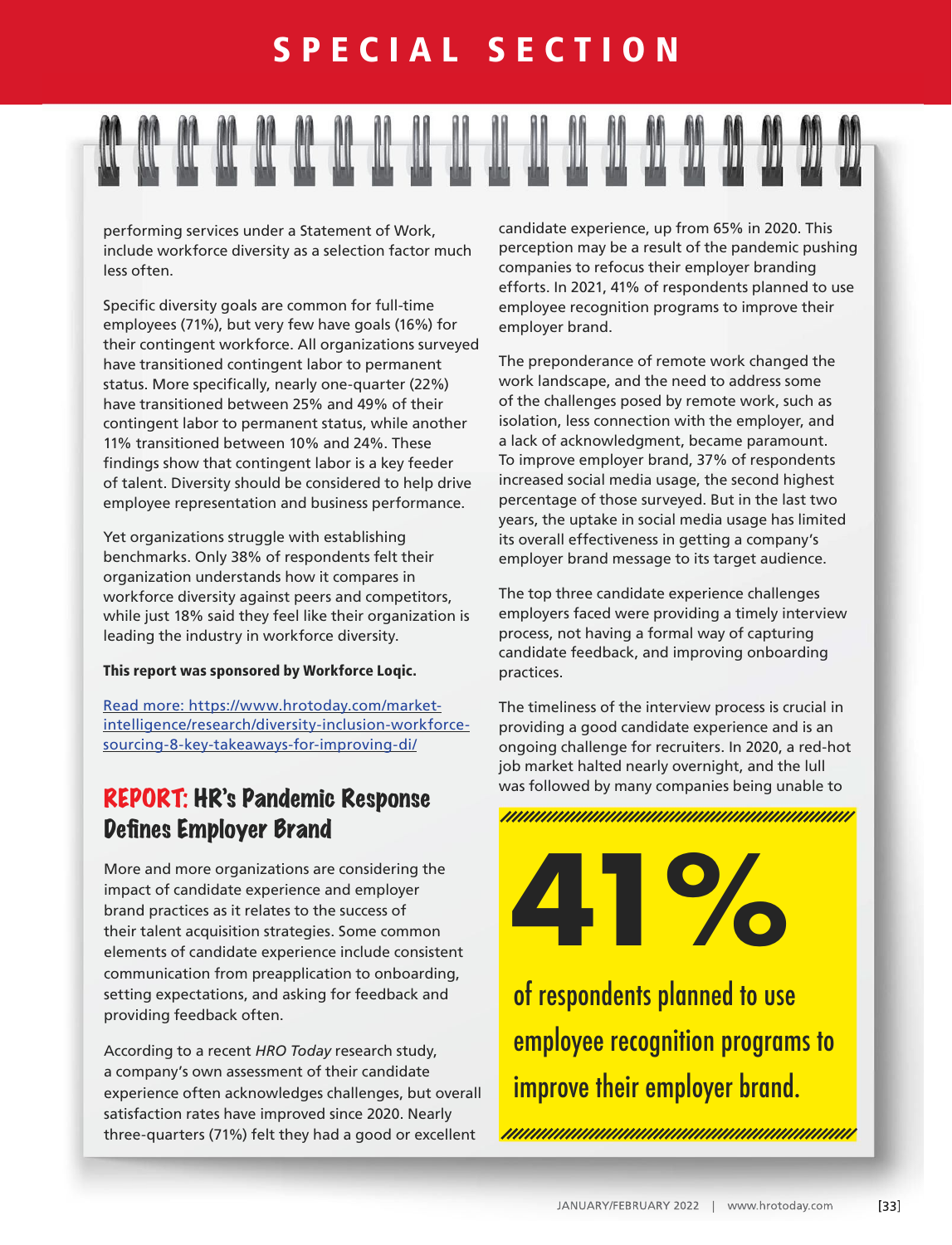hire enough workers while struggling with candidate remote work demands. Candidate perception of an inefficient interview process not only conveys a poor company image but increases the likelihood of them accepting another offer.

[Read more: https://www.hrotoday.com/market](https://www.hrotoday.com/market-intelligence/research/hrs-2021-response-defines-employer-brand/)[intelligence/research/hrs-2021-response-defines](https://www.hrotoday.com/market-intelligence/research/hrs-2021-response-defines-employer-brand/)[employer-brand/](https://www.hrotoday.com/market-intelligence/research/hrs-2021-response-defines-employer-brand/)

Employee value proposition (EVP) priorities cover a range of goals. The most widely-held priority of an EVP is reinforcing company values, as indicated by over two-thirds (68%) of respondents. The next most common priority is distinguishing the company as a great place to work, according to 57% of respondents. Seven other areas are indicated as part of EVP goals by at least 30% of HR executives, suggesting a broad spectrum of objectives.

Companies will continue to invest more in their employer brands, though the percentage of respondents increasing the investment may be leveling off. Nearly one-half (47%) anticipate more of an investment in their employer brands, down from 74% in 2020.

An organization's COVID-19 response is a litmus test for employer brand, and will have a long-term effect on their culture, reputation as a great place to work, and ability to attract, recruit, and retain talent. Recruiters remain adamant about the importance of their employer brand as they move into postpandemic mode. Over three-quarters (77%) of recruiters felt their employer brand would become more important in the long run. Nearly three-quarters (72%) of respondents adjusted their employer brand in response to the pandemic, and the bulk of those showcased what the company did to protect their workforce.

Diversity and inclusion (D&I) remains a key initiative after the racial unrest that hit a tipping point in 2020 and plays a more prominent role in employer branding. For the vast majority (74%), their employer branding strategy will change to include D&I as a critical component of the message. Failure to address it will reflect negatively on the current workforce and recruiting. D&I commitment will become a must-have in employer branding.

This report was sponsored by PeopleScout.

## REPORT: Recruiting in the Dark: The Outcomes and Effectiveness of Resume Redaction in Recruiting

How prevalent is the use of resume redaction among corporations? A recent HRO Today study was performed to estimate the amount companies use the practice, to identify their goals for employing the practice, and to examine the outcomes from its usage. The report also examined the reaction to the concept of resume redaction and preferences for how it is used among those candidates who have experienced it. Recruiter views and the views of job seekers surrounding resume redaction was also analyzed.

Resume redaction is a method companies are experimenting with to reduce bias and build a diverse workforce. Also known as blind recruitment, resume redaction is the process of removing identification details from a candidate's resume and

Despite increased energy around diversity initiatives, few companies are utilizing resume redaction:**10.7%** of companies employed the practice, though **81.6%** were familiar with it.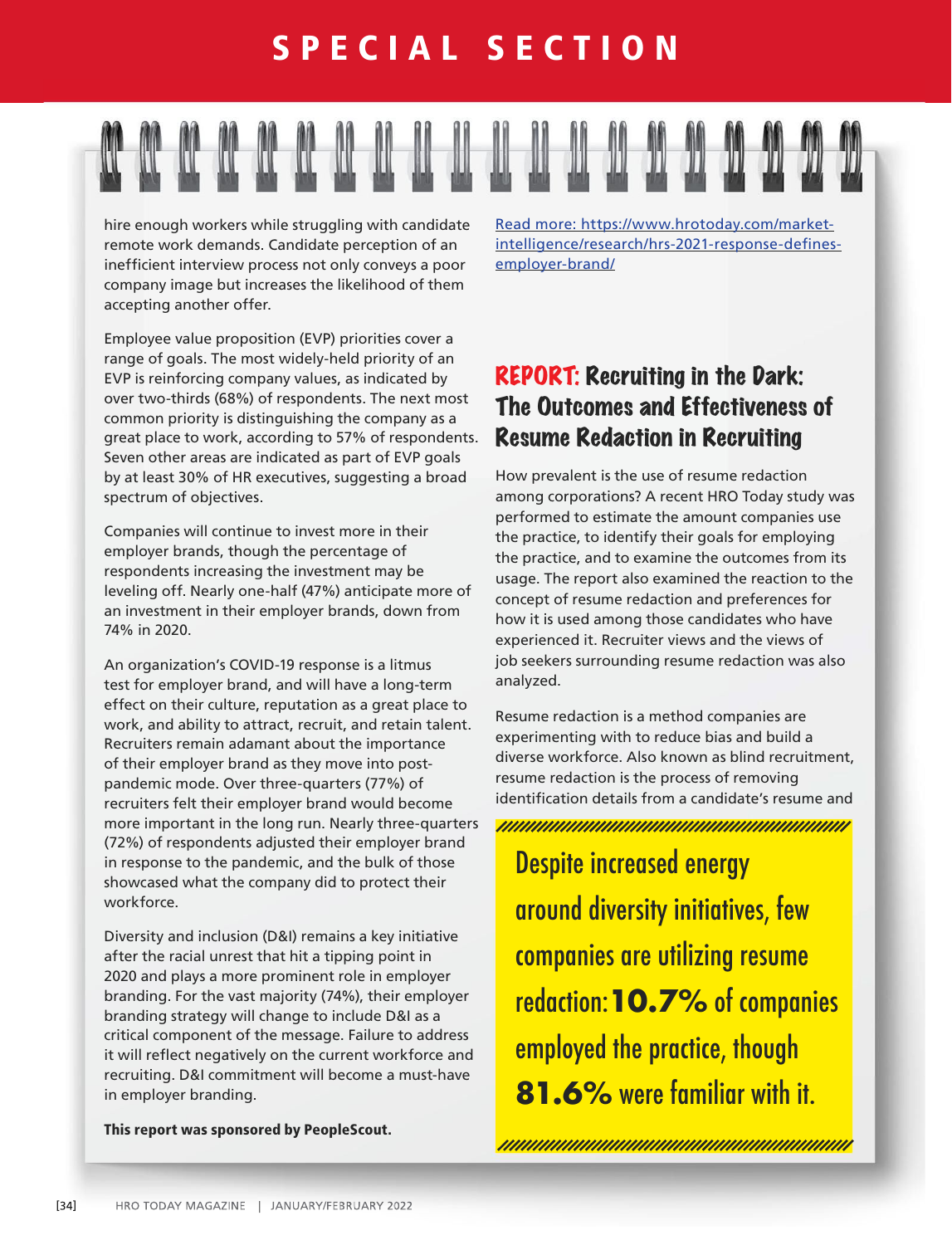#### application.

Types of hidden information can include name, home address, veteran status, or affinity group memberships, among other fields. The objective is to help recruiters evaluate people based on their skills and experience rather than factors that can lead to decisions that are unconsciously or consciously biased.

While the intention of this practice is laudable, does it meet the goals of improving workforce diversity and reducing bias? How is it being done and how often?

Currently, there is limited implementation of resume redaction. Despite increased energy around diversity initiatives, few companies are utilizing it. In the study, 10.7% of companies employed the practice, though 81.6% were familiar with it. Among the group currently using it, many only use it in certain instances, like when recruiting for more junior-level jobs where job history and experience are less impactful on selection. Findings from job seekers support the contention of recruiters that the implementation of resume redaction is limited. Only 13.9% indicated they have had information hidden.

Despite limited application, support for the concept is high among both job seekers and recruiters. Among candidates, 80.7% indicated a favorable response to the concept of resume redaction.

Recruiters have a set of tightly defined goals for resume redaction. They unanimously agreed that one goal is to eliminate the possibility of bias in the recruitment process. Interestingly, less than one-half (45.5%) cited diversity as a goal. While a more diverse workforce may be the intention, eliminating bias does not necessarily lead to a more diverse workforce.

About three-quarters (72.7%) of respondents indicated no change in their diversity goals after implementing blind hiring, with nearly offsetting amounts feeling achieving the goals has been easier versus harder.

Job seekers' concern over limiting accomplishments is high. Some believe blind recruitment may inhibit their ability to distinguish themselves. Despite a

very positive reaction to the concept, respondents were divided about the potential for valuable information being masked, with 40.7% feeling the practice could inhibit their job search, and 38.2% feeling it would not.

Recruiters were asked how they implement resume redaction, and 80% said they hide fields manually. This is often done by simply crossing out certain information with a dark marker or going through a resume and blocking out select fields of text within a document application. This technique could unconsciously support recruiter bias in the process, partially negating the point of the endeavor.

#### This report was sponsored by Sevenstep.

[Read more: https://www.hrotoday.com/market](https://www.hrotoday.com/market-intelligence/research/recruiting-in-the-dark/
)[intelligence/research/recruiting-in-the-dark/](https://www.hrotoday.com/market-intelligence/research/recruiting-in-the-dark/
)

#### REPORT: You Can't Go Home Again: The Workforce Trends HR Needs to **Address**

Workforce planning has seen many shifts in the last two years, and a new *HRO Today* report examines the anticipated changes in hiring, the differences in remote versus onsite work for new hires, and how the mix of contingent labor and permanent employees will evolve. Additionally, the report's findings explore the challenges faced with bluecollar recruitment since the start of the COVID-19 pandemic.

Economic recovery has been unlike anything in recent history. The COVID-19 outbreak brought a red-hot economy to its knees almost overnight. How organizations manage the post-pandemic business environment will define not only their employer brands with their customers, but with their potential employees as well. Rehabilitation has not been steady, and workforce planning will continue to be more challenging in the future.

As offices struggle to reopen, companies will have to evaluate what workforce mix makes the most